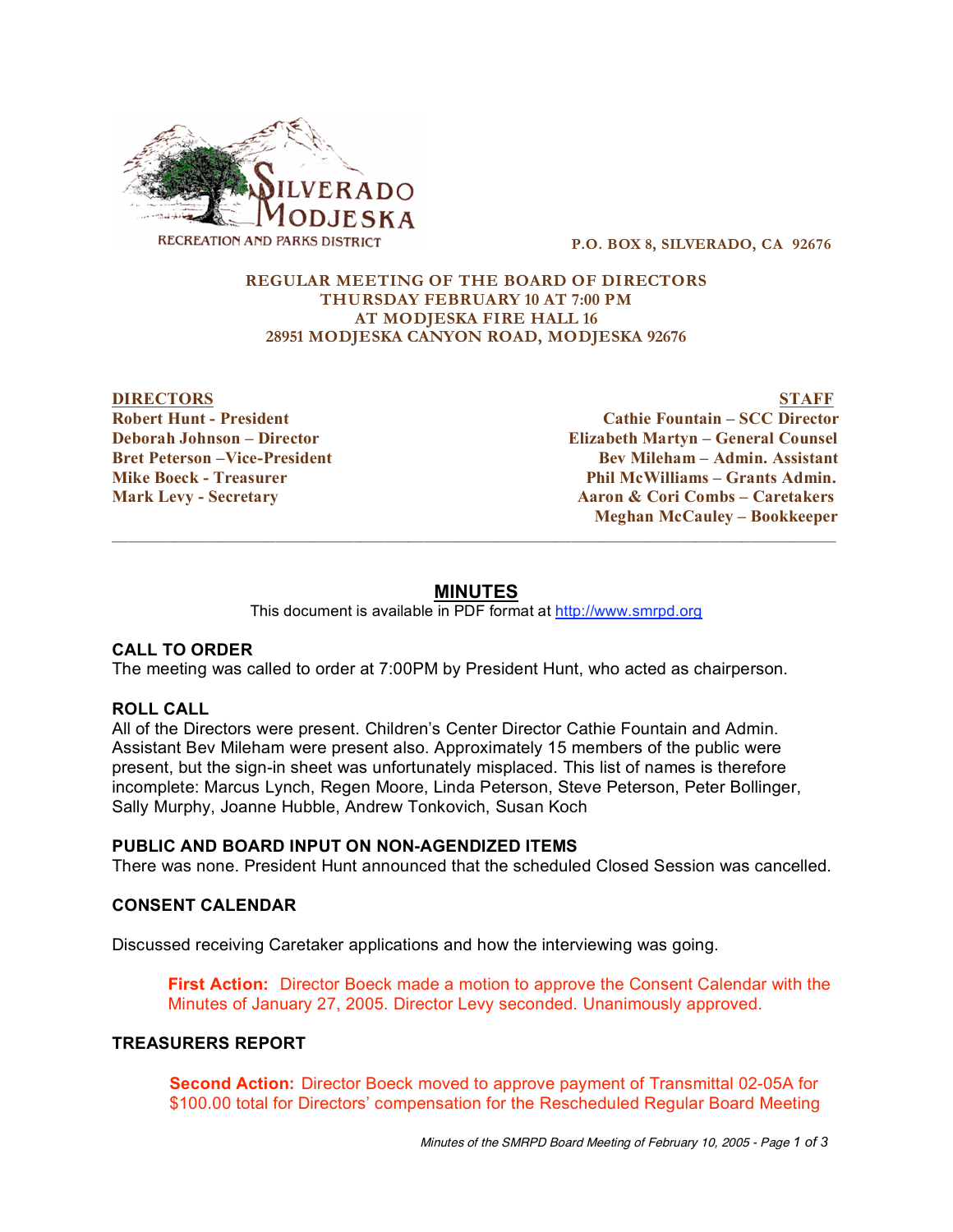of December 16, 2004 to: Director Boeck \$50.00 Director Levy \$50.00 Director Johnson seconded, unanimously approved.

**Third Action:** Director Boeck moved to approve payment of Transmittal 02-05B for \$6,040.56 total to: Meghan McCauley \$225.00 Inv. #05-19 (DISTRICT BOOKKEEPER) Katzmaier Newell \$4,415.90 Inv. #107102-6666 (ARCHITECT, RENOVATION Kehr PROJECT) Beverly Mileham \$751.54 Inv. 12/6/04-2/3/05 plus reimbursements (ADMINISTRATIVE ASSISTANT) SBC \$41.24 714-649-2428, 714-649-2850 1/10/05 Ware Disposal \$421.88 Inv. #52101046, 5211047 KJ Snyder \$185.00 Inv. #4354 Director Levy seconded, unanimously approved.

## **OTHER DISTRICT BUSINESS**

There was a discussion of the Children's Center's cash shortfall of \$13,000, some \$11,000 of which was a demand payment from State Fund, the workmen's comp insurance carrier. The payment must be in their office before the end of the business day on February 18, 2005 or the policy will be immediately cancelled and the Center will have to shut down.

Public comment was taken from community members who are very concerned about the future of the Children's Center. There was a misunderstanding that the Board was actively trying to sell the Children's Center. No decisions have been made to sell the Children's Center, the ad hoc Children's Center Committee (Hunt, Johnson) have been soliciting public and private entities to gauge interest in taking over the operation if financial losses continue at the present rate. Peter Bollinger, Steve Peterson and Marcus Lynch expressed an interest in a group of local residents possibly buying the center. Director Johnson suggested they send in an offer. Director Levy and Boeck expressed their concerns about using public money to keep the Center running.

> **Fourth Action:** Director Hunt made a motion to approve an immediate transfer of \$15,000 from the General Fund to the Enterprise Fund by way of a check made out to the Silverado Children's Center to allow it to get current on workers comp and other bills that are due. Director Levy seconded. A Roll Call vote was taken: Director Levy, AYE; Director Boeck, NO; Director Hunt, AYE; Director Peterson, ABSTAIN; Director Johnson, AYE. Motion passed by majority vote.

After the Board made the decision to pay the \$15,000 some of the community members thanked them. Concerned parents talked about sending a letter to Silverado and Modjeska residents asking for their financial help in keeping the Center running. More fundraisers are being planned. The school is very important to the community; many residents attended the meeting with their concerns and questions to the Board. The parents are very happy with the creative learning philosophy that is so unique at the center. There will be another meeting soon, where all the finances and other details will be laid out for everyone in order to have a better understanding of the situation.